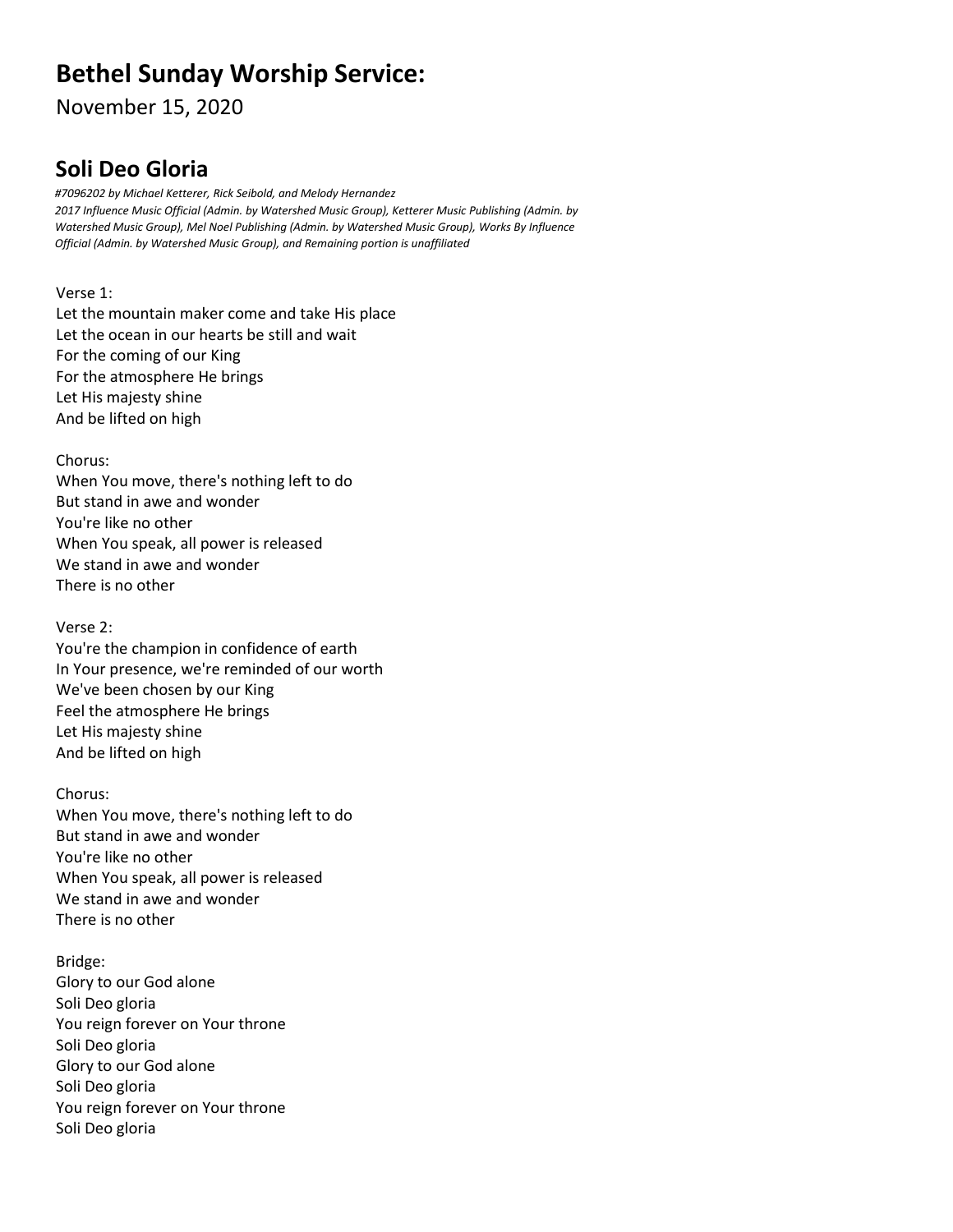Glory to our God alone Soli Deo gloria You reign forever on Your throne Soli Deo gloria

Interlude: Oh, sing out your own song to Jesus He is worth it all He's worth it all All of our worship All of our adoration We praise You, Jesus, ooh

Chorus: When You move, there's nothing left to do But stand in awe and wonder You're like no other When You speak, all power is released We stand in awe and wonder There is no other

# **To You O Lord**

*#2391207 by Graham Kendrick 1997 Make Way Music*

To You O Lord I lift up my soul In you I trust O my God Do not let me be put to shame Nor let my enemies triumph over me

No one whose hope is in you Will ever be put to shame That's why my eyes are on you Oh Lord Surround me, defend me Oh how I need you To you I lift up my soul To you I lift up my soul

Show me your ways and teach me your paths Guide me in truth lead me on For you're my God, you are my Saviour My hope is in you each moment of the day

Remember Lord your mercy and love That ever flow from of old Remember not the sins of my youth Or my rebellious ways According to your love remember me According to your love For you are good O Lord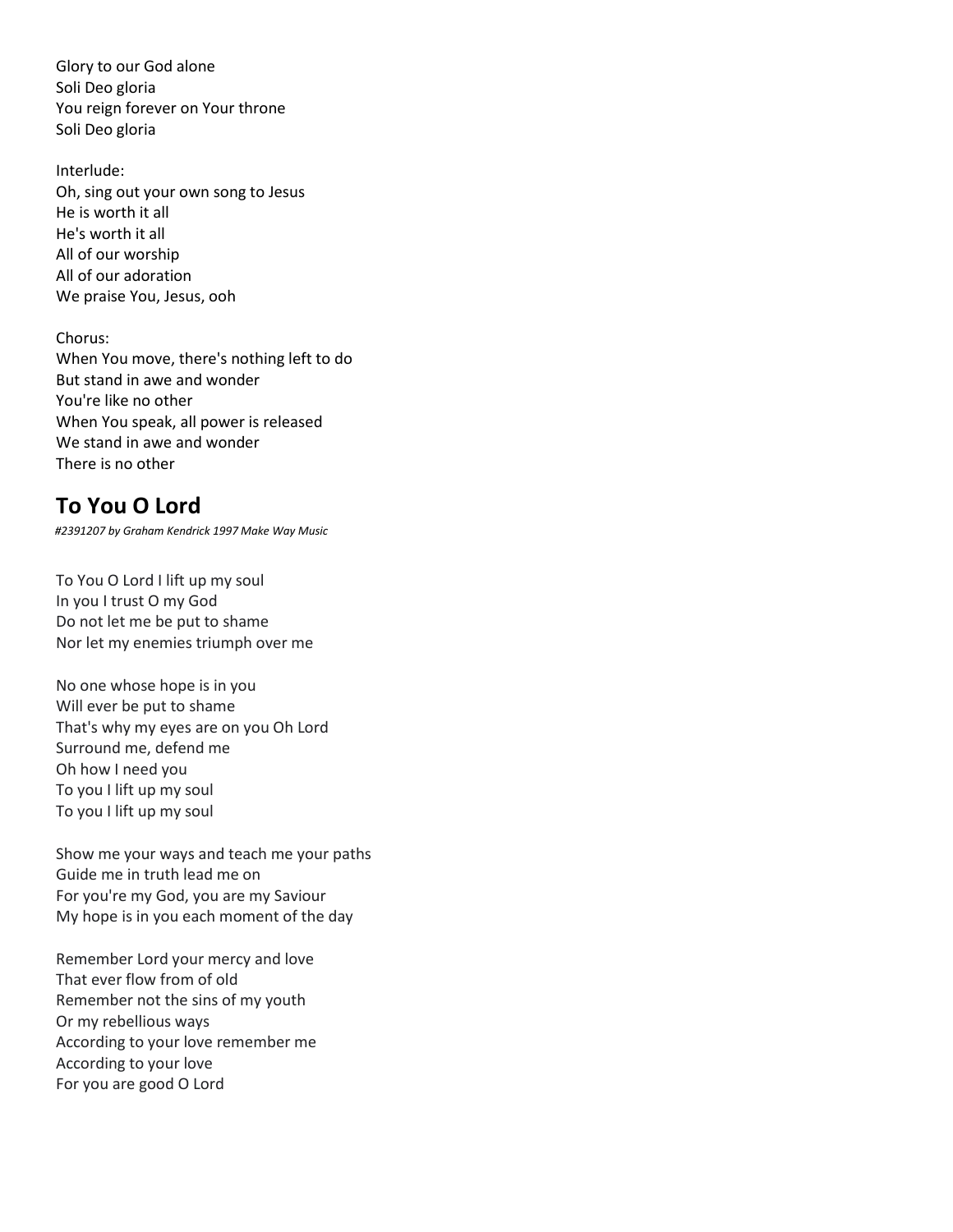# **God So Loved**

*#7102394 by Marty Sampson and Matt Crocker 2017 Hillsong Music Publishing (Admin. by Capitol CMG Publishing)*

For God so loved the world (come on) That He gave His only Son And whosoever believes will not perish They shall have eternal life (we believe in God)

I shall hold to the cross I shall hold to God alone For His love has salvaged me For His love has set me free (for God)

For God so loved the world That He gave His only Son And whosoever believes will not perish They shall have eternal life (Hallelujah, Hallelujah)

I shall wait upon the Lord I shall wait upon His word And by His grace I am released And by His grace I am redeemed

For God so loved the world That He gave His only Son And whosoever believes will not perish They shall have eternal life

By His precious blood I have been set free For the glory of Jesus' name I surrender all Now to Christ the Lord In Jesus I am saved

By His precious blood I have been set free For the glory of Jesus' name I surrender all Now to Christ the Lord In Jesus I am saved

For God so loved the world That He gave His only Son And whosoever believes will not perish They shall have eternal life Yes, they shall have eternal life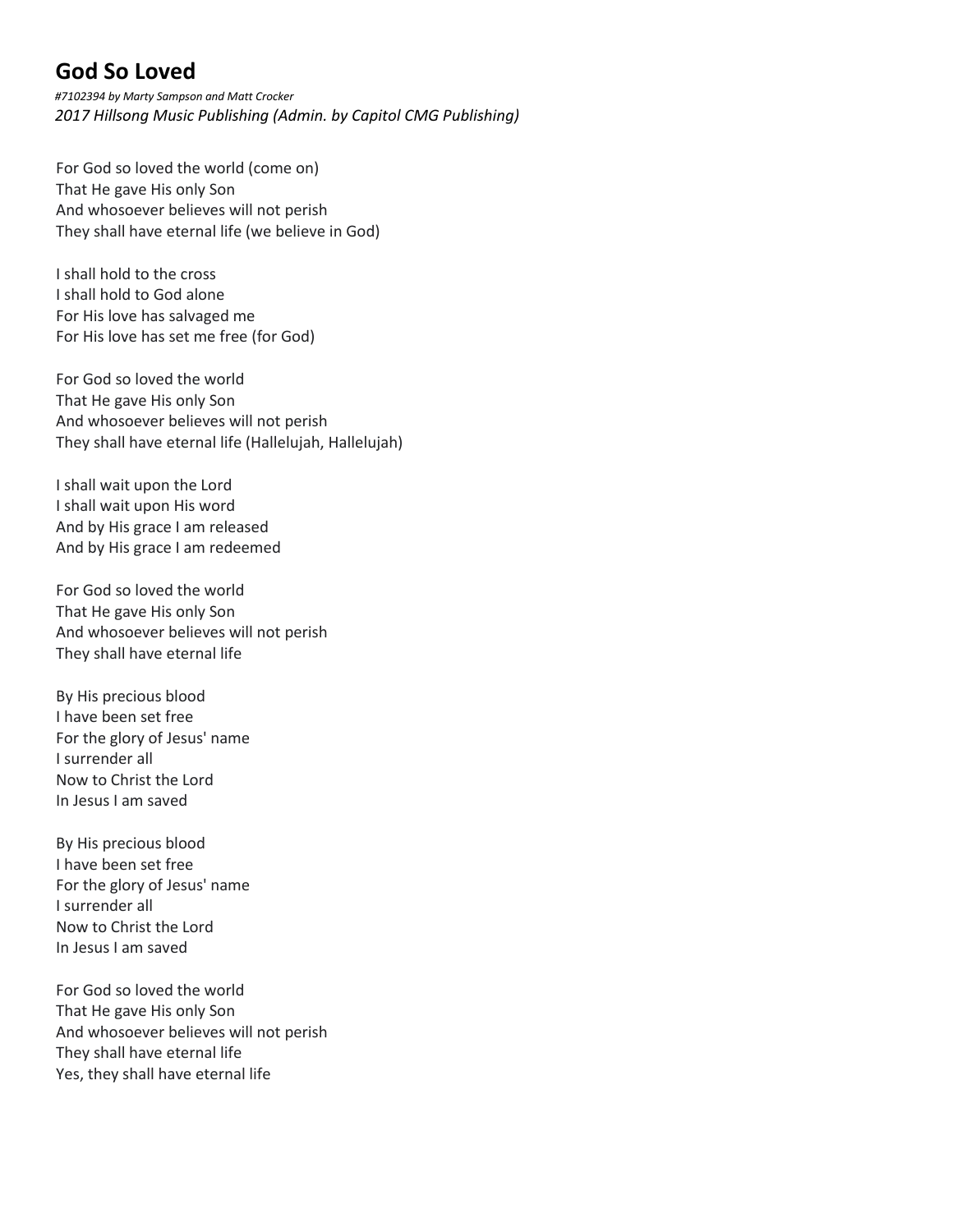#### **APOSTLE'S CREED**

I believe in God, the Father almighty, creator of heaven and earth. I believe in Jesus Christ, his only Son, our Lord, Who was conceived by the Holy Spirit and born of the Virgin Mary. He suffered under Pontius Pilate, was crucified, died, and was buried; He descended to hell. The third day he rose again from the dead. He ascended to heaven and is seated at the right hand of God the Father almighty. From there he will come to judge the living and the dead. I believe in the Holy Spirit, The holy catholic\* church, The communion of saints, The forgiveness of sins, The resurrection of the body, And the life everlasting. Amen.

#### **Sermon Title: The Gifts that Come by Faith Scripture Text: Romans 4:13-25**

### **I Will Boast In Christ**

*#7068427 by Reuben Morgan and Scott Ligertwood 2016 © Hillsong Music Publishing (Admin. by Capitol CMG Publishing)*

All I have because of Jesus All this promise Won for me When He paid the highest ransom Once for always For my freedom

I will boast, in Christ alone His righteousness And not my own I will cling to Christ my hope His mercy reigns Now and forever

Love will never lose its power All my failures, could not erase And now I walk within Your favor Grace unending My salvation

I will boast, in Christ alone His righteousness And not my own I will cling to Christ my hope His mercy reigns Now and forever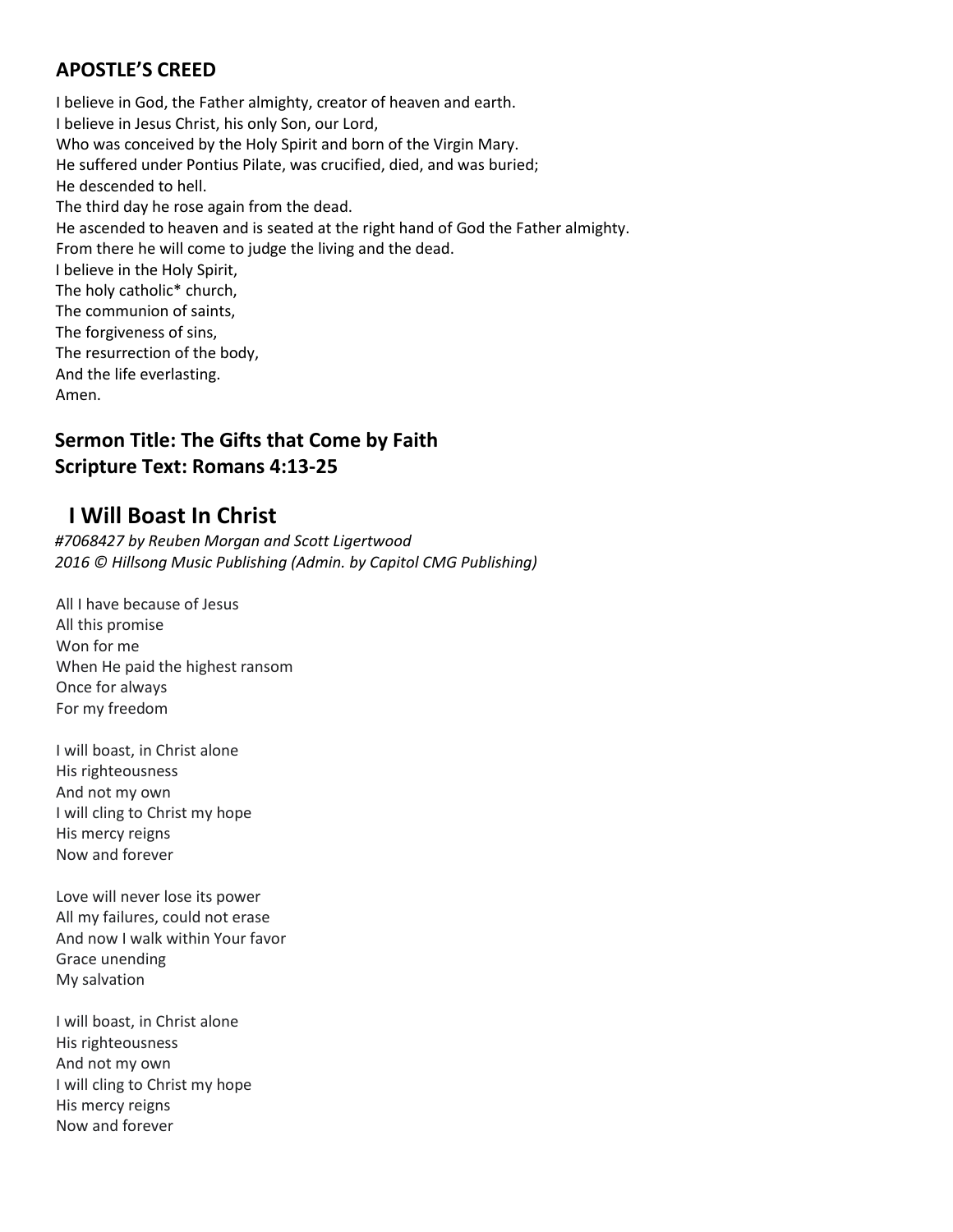What can wash away my sin? Nothing but the blood of Jesus What can make me whole again? Nothing but the blood of Jesus What can wash away my sin? Nothing but the blood of Jesus What can make me whole again? Nothing but the blood of Jesus Nothing but the blood of Jesus

I will boast, in Christ alone His righteousness And not my own I will cling to Christ my hope His mercy reigns Now and forever

What can wash away my sin? Nothing but the blood of Jesus What can make me whole again? Nothing but the blood of Jesus O precious is the flow That makes me white as snow No other fount I know Nothing but the blood of Jesus Nothing but the blood of Jesus

#### **There Is A Hope So Sure**

*#3501481 by Graham Kendrick 2002 Make Way Music*

There is a hope so sure A promise so secure The mystery of God At last made known Treasures so vast appear All wisdom, knowledge here It's Christ in us The hope of glory!

And the life that I now live No longer is my own Jesus lives in me The hope of glory And each day I live No longer is my own Jesus lives in me The hope of glory

There is a life so true A life of love so pure For all our sin A perfect sacrifice And when that life was nailed